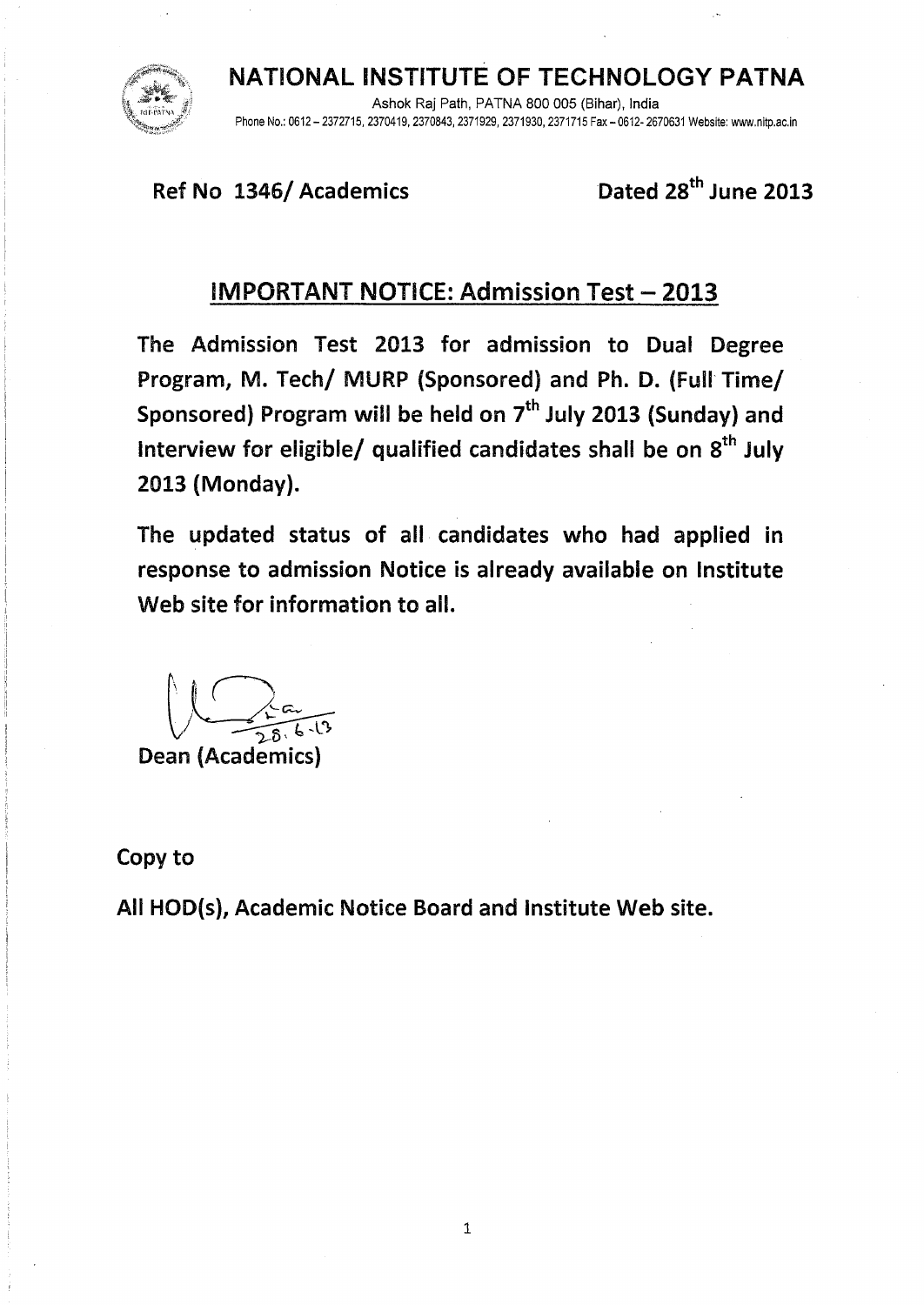

Ashok Raj Path, PATNA 800 005 (Bihar), India

Phone No.: 0612-2372715, 2370419, 2370843, 2371929, 2371930, 2371715 Fax-0612-2670631 Website: www.nitp,ac.in

### **Updated Status of candidates for Admission Test - 2013**

|                          |             | <b>Application</b> |                                                  |                                |              |
|--------------------------|-------------|--------------------|--------------------------------------------------|--------------------------------|--------------|
| Course                   | Dept        | Νo                 | <b>Candidate Name</b>                            | <b>Provisional Eligibility</b> | Total        |
| <b>DUAL</b>              |             |                    |                                                  |                                |              |
| <b>DEGREE</b>            | <b>ARCH</b> | D20130254          | <b>VISHAL KUMAR</b>                              | Permitted                      | 1            |
|                          |             | D20130258          | <b>M FARAZ AHMAD</b>                             | Permitted                      | $\mathbf{1}$ |
|                          | <b>CSE</b>  | D20130244          | <b>ROHIT RANJAN</b>                              | Not Eligible                   | $\mathbf{1}$ |
|                          | <b>ECE</b>  | D20130085          | <b>SMITA KUMARI</b>                              | Permitted                      | $\mathbf{1}$ |
|                          |             | D20130206          | <b>NEELABH KESHAV</b>                            | Permitted                      | $\mathbf{1}$ |
|                          |             | D20130218          | <b>KANHAIYA KUMAR</b>                            | Permitted                      | $\mathbf{1}$ |
|                          |             | D20130224          | <b>MANTU KUMAR</b>                               | Permitted                      | 1            |
|                          |             | D20130247          | PANKAJ KUMAR SINGH                               | Permitted                      | $\mathbf 1$  |
|                          |             | D20130273          | <b>SAPNA</b>                                     | Permitted                      | $\mathbf 1$  |
|                          | <b>ELE</b>  | D20130219          | <b>VIKASH KUMAR</b>                              | Permitted                      | $\mathbf 1$  |
|                          |             | D20130241          | <b>ASHISH ANAND</b>                              | Permitted                      | $\mathbf 1$  |
|                          |             | D20130283          | <b>DHIRAJ RAHUL</b>                              | Permitted                      | $\mathbf 1$  |
|                          |             | D20130293          | <b>SUPRIYA</b>                                   | Permitted                      | $\mathbf 1$  |
|                          | <b>MEC</b>  | D20130243          | <b>MAHMOOD ALAM</b>                              | Not Eligible                   | 1            |
| <b>DUAL DEGREE Total</b> |             |                    |                                                  |                                | 14           |
| <b>Master</b>            | <b>CIV</b>  | M20130200          | <b>VIJAY KRISHNA PANDEY</b>                      | Not Eligible                   | $\mathbf{1}$ |
|                          |             | M20130234          | <b>RAJNEESH KUMAR THAKUR</b>                     | Permitted                      | 1            |
|                          |             | M20130237          | <b>ANIRUDHA PRASAD</b>                           | Permitted                      | $\mathbf 1$  |
|                          |             | M20130261          | <b>PAWAN KUMAR</b>                               | Permitted                      | $1\,$        |
|                          | CSE/IT      | M20130045          | <b>SAURAV KUMAR</b>                              | Permitted                      | $\mathbf 1$  |
|                          |             | M20130135          | <b>RAJESH KUMAR</b>                              | Permitted                      | $\mathbf 1$  |
|                          |             | M20130235          | <b>MAMTA SINHA</b>                               | Not Eligible                   | $\mathbf{1}$ |
|                          |             | M20130276          | <b>RANJAN KUMAR</b>                              | Not Eligible                   | $\mathbf{1}$ |
|                          | <b>ECE</b>  | M20130097          | <b>SASHMITA PANDA</b><br><b>AWANEENDRA KUMAR</b> | Permitted                      | $\mathbf{1}$ |
|                          |             | M20130098          | <b>TIWARI</b>                                    | Permitted                      | 1            |
|                          |             | M20130228          | <b>SHIVANI MUNSHI</b>                            | Not Eligible                   | $\mathbf{1}$ |
|                          |             | M20130242          | <b>KAUSHAL KUMAR</b>                             | Permitted                      | 1            |
|                          |             | M20130279          | <b>ASHUTOSH KUMAR</b>                            | Not Eligible                   | 1            |
|                          |             | M20130292          | <b>MEEZAN MD CHAND</b>                           | Permitted                      | $\mathbf{1}$ |
|                          | <b>ELE</b>  | M20130003          | <b>RAVISHANKAR KUMAR</b>                         | Permitted                      | 1            |
|                          |             |                    | <b>SHASHANK SHEKHAR</b>                          |                                |              |
|                          |             | M20130057          | <b>DWIVEDI</b>                                   | Permitted                      | 1            |
|                          |             | M20130059          | <b>RAJESH KUMAR PANDEY</b>                       | Not Eligible                   | 1            |
|                          |             | M20130062          | <b>SUBODH KUMAR</b>                              | Not Eligible                   | $\mathbf{1}$ |
|                          |             | M20130086          | <b>DILIP KUMAR</b>                               | Not Eligible                   | 1            |
|                          |             | M20130089          | <b>RAVI RANJAN</b>                               | Not Eligible                   | $\mathbf 1$  |
|                          |             | M20130275          | <b>RAVI SHEKHAR</b>                              | Permitted                      | 1            |
|                          |             |                    |                                                  |                                | 21           |

**Master Total**

2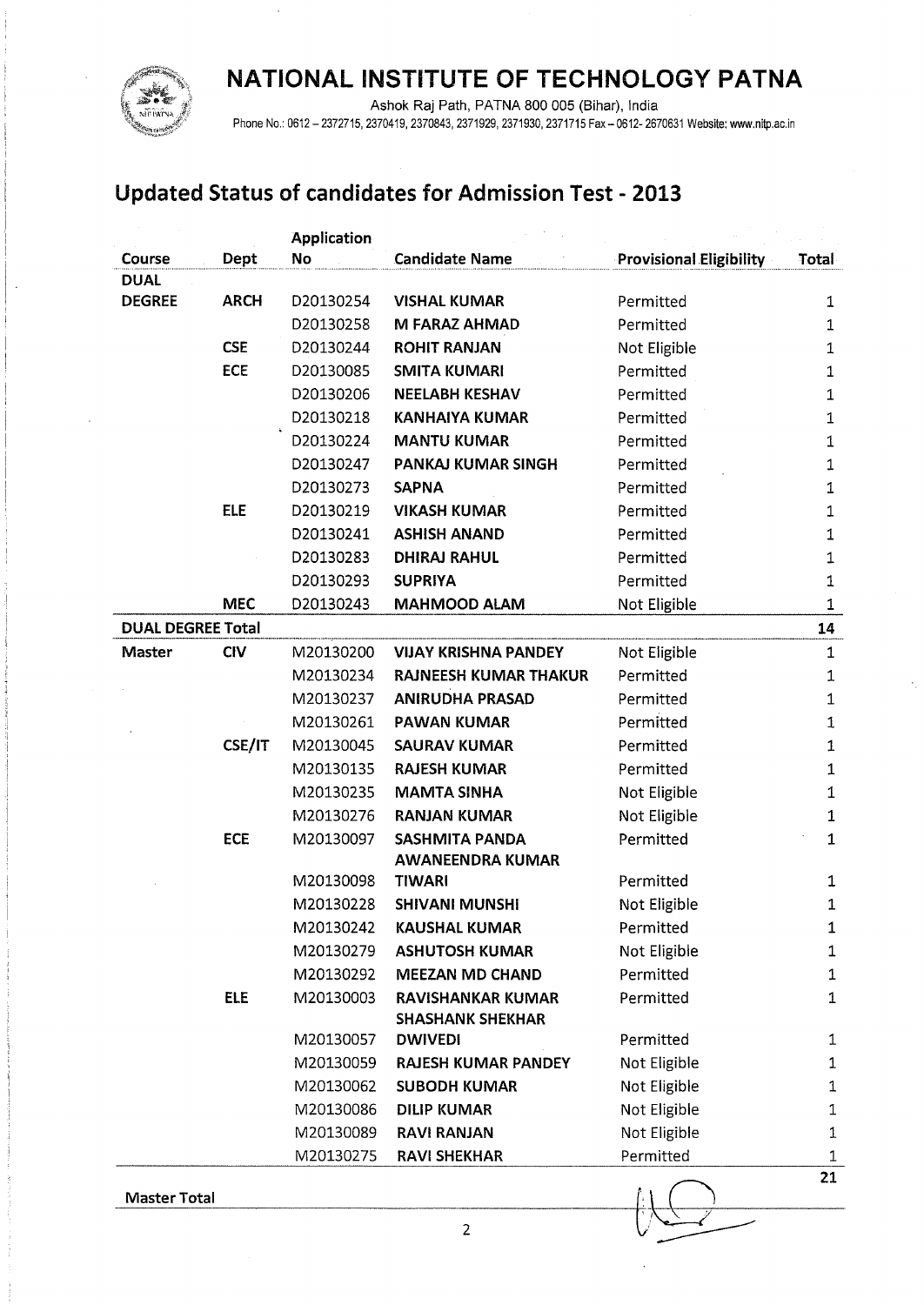

Ashok Raj Path, PATNA 800 005 (Bihar), India

Phone No.: 0612 — 2372715, 2370419, 2370843, 2371929, 2371930, 2371715 Fax — 0612- 2670631 Website: www.nitp.ac.in

|        |             | <b>Application</b> |                              |                                |              |
|--------|-------------|--------------------|------------------------------|--------------------------------|--------------|
| Course | Dept        | No                 | <b>Candidate Name</b>        | <b>Provisional Eligibility</b> | Total        |
| Ph.D   | <b>ARCH</b> | P20130042          | <b>MD DANISH</b>             | Permitted                      | 1            |
|        |             | P20130154          | UMESH CHANDRA MISHRA         | Not Eligible                   | $\mathbf 1$  |
|        |             | P20130240          | <b>VIJAI KUMAR SINGH</b>     | Permitted                      | 1            |
|        | <b>CHEM</b> | P20130167          | <b>AMIT KUMAR</b>            | Permitted                      | $\,1$        |
|        | <b>CIV</b>  | P20130021          | <b>KUMARI SWETA</b>          | Permitted                      | $\mathbf{1}$ |
|        |             | P20130164          | <b>SHAMS TABREZ</b>          | Permitted                      | 1            |
|        |             | P20130199          | <b>RAJEEV KUMAR</b>          | Permitted                      | $\mathbf{1}$ |
|        |             | P20130226          | <b>AJAY KUMAR</b>            | Permitted                      | $\mathbf 1$  |
|        |             | P20130248          | <b>DHIRENDRA KUMAR</b>       | Permitted                      | 1            |
|        |             | P20130271          | <b>MD.SHAMSHAD</b>           | Permitted                      | $\mathbf{1}$ |
|        |             | P20130284          | <b>BIMAL KUMAR</b>           | Permitted                      | $\mathbf 1$  |
|        |             | P20130285          | <b>MONA RANI</b>             | Permitted                      | $\mathbf 1$  |
|        |             | P20130288          | <b>SNIGDHADIP GHOSH</b>      | Permitted                      | 1            |
|        | <b>CSE</b>  | P20130099          | <b>KUMARI PRIYA</b>          | Permitted                      | $\mathbf 1$  |
|        |             | P20130107          | <b>NIRVIKAR</b>              | Permitted                      | 1            |
|        |             | P20130122          | <b>KUNAL GAGNEJA</b>         | Permitted                      | 1            |
|        |             | P20130123          | KUMARI PRIYANKA SINHA        | Permitted                      | 1            |
|        |             | P20130142          | PRAKASH KUMAR SINGH          | Permitted                      | 1            |
|        |             | P20130151          | <b>ANURAG</b>                | Permitted                      | $\mathbf{1}$ |
|        |             | P20130153          | <b>H PARTHASARATHI PATRA</b> | Permitted                      | $\mathbf{1}$ |
|        |             | P20130161          | <b>RAJEEV RANJAN</b>         | Permitted                      | $\mathbf 1$  |
|        |             | P20130201          | <b>RITESH KUMAR</b>          | Permitted                      | $\mathbf 1$  |
|        |             | P20130222          | <b>MREGENDRA KUMAR</b>       | Permitted                      | $\mathbf{1}$ |
|        |             | P20130227          | <b>VIJAY KUMAR DWIVEDI</b>   | Permitted                      | $\mathbf 1$  |
|        |             | P20130245          | <b>VIJAYENDRA KUMAR</b>      | Permitted                      | $\mathbf{1}$ |
|        |             | P20130263          | <b>RISHI DUTT SHARMA</b>     | Permitted                      | $\mathbf{1}$ |
|        |             | P20130266          | <b>ASHOKA TRIPATHI</b>       | Permitted                      | $\mathbf 1$  |
|        |             | P20130280          | <b>AKHILESH SHARMA</b>       | Permitted                      | $\mathbf{1}$ |
|        |             | P20130282          | <b>ANIT KUMAR</b>            | Permitted                      | 1            |
|        |             | P20130286          | <b>DIWAKAR KUMAR DINKAR</b>  | Permitted                      | 1            |
|        |             | P20130299          | <b>MD UNAIB KHAN</b>         | Permitted                      | 1            |
|        |             | P20130300          | <b>PRIA BHARTI</b>           | Permitted                      | $\mathbf{1}$ |
|        | <b>ECE</b>  | P20130006          | <b>B.NARESH KUMAR REDDY</b>  | Permitted                      | $\mathbf 1$  |
|        |             | P20130017          | <b>SANJEET KUMAR</b>         | Permitted                      | $\mathbf{1}$ |
|        |             | P20130023          | KUMARI ARTI                  | Permitted                      | $\mathbf 1$  |
|        |             | P20130064          | <b>MANI KANT KUMAR</b>       | Permitted                      | $\mathbf{1}$ |
|        |             | P20130092          | <b>SUJIT KUMAR GUPTA</b>     | Permitted                      | $\mathbf{1}$ |
|        |             | P20130093          | <b>VIJAY KUMAR</b>           | Permitted                      | $\mathbf{1}$ |
|        |             | P20130095          | DILIP KUMAR CHOUDHARY        | Permitted                      | $\mathbf{1}$ |
|        |             | P20130120          | <b>SHASHI BHUSHAN KUMAR</b>  | Permitted                      | 1            |
|        |             | P20130124          | <b>ABHISHEK</b>              | Permitted                      | 1            |
|        |             | P20130148          | <b>SUBIR KUMAR</b>           | Permitted                      | 1            |
|        |             |                    |                              |                                |              |

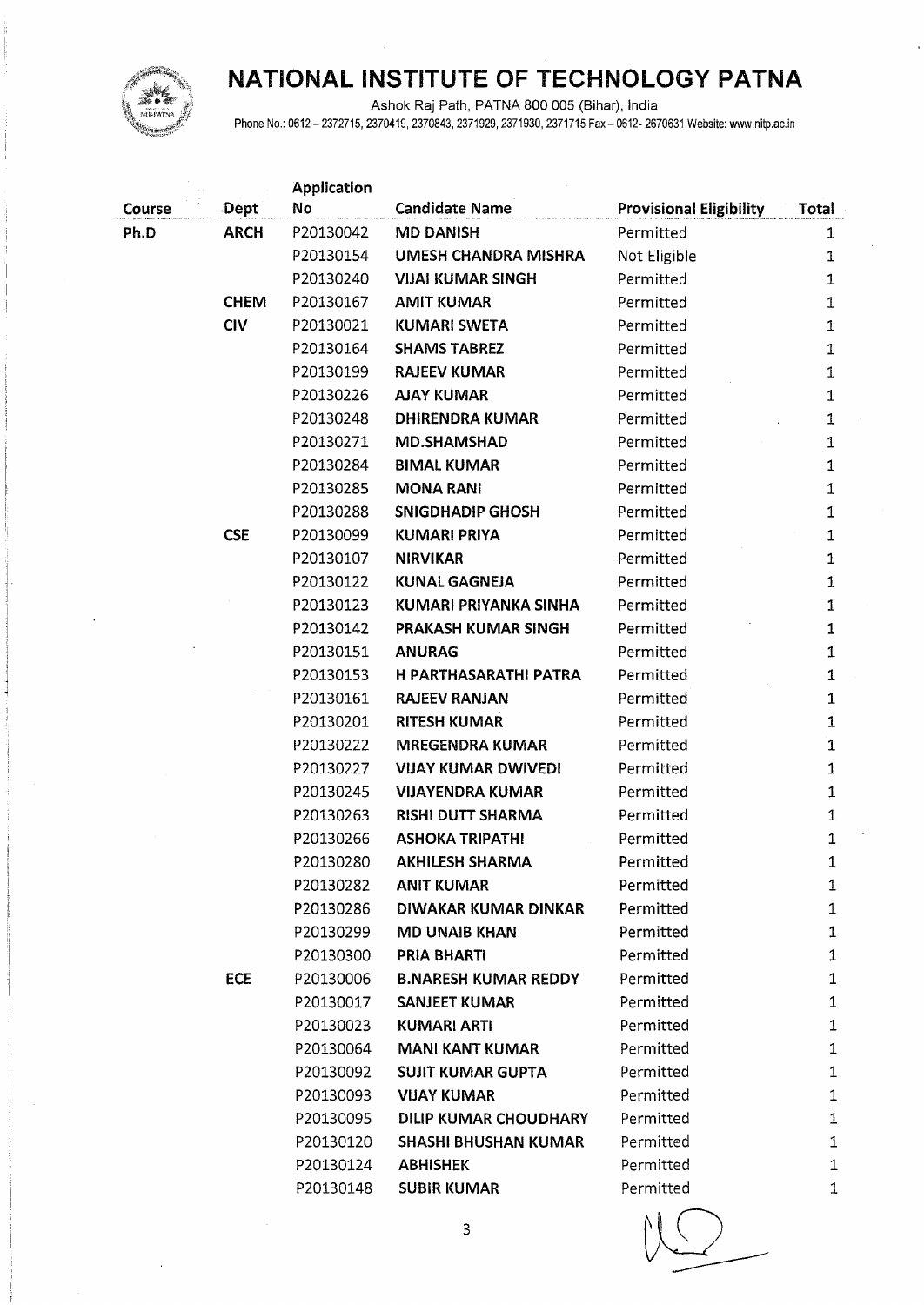

Ashok Raj Path, PATNA 800 005 (Bihar), India

Phone No.: 0612 - 2372715, 2370419, 2370843, 2371929, 2371930, 2371715 Fax - 0612- 2670631 Website: www.nitp.ac.in

|        |             | <b>Application</b> |                            |                                |                |
|--------|-------------|--------------------|----------------------------|--------------------------------|----------------|
| Course | Dept        | No                 | <b>Candidate Name</b>      | <b>Provisional Eligibility</b> | Total          |
|        |             | P20130173          | <b>RASHES RANJAN</b>       | Permitted                      | 1              |
|        |             | P20130174          | <b>KARUNA SHANKER</b>      | Permitted                      | $\mathbf{1}$   |
|        |             | P20130230          | <b>UDAY KUMAR RAJAK</b>    | Permitted                      | 1              |
|        |             | P20130262          | <b>RAVI KUMAR</b>          | Permitted                      | $\mathbf{1}$   |
|        |             | P20130264          | <b>CHITRANJAN KUMAR</b>    | Permitted                      | 1              |
|        |             | P20130265          | YADU NANDAN BEHRA          | Permitted                      | $\mathbf{1}$   |
|        |             | P20130267          | <b>VRATI KUMAR</b>         | Permitted                      | 1              |
|        |             | P20130270          | <b>RUCHI VARMA</b>         | Permitted                      | $\mathbf{1}$   |
|        |             | P20130281          | <b>RAVI KUMAR</b>          | Permitted                      | $\mathbf{1}$   |
|        |             | P20130294          | KUMARI SHASHIKALA SINHA    | Permitted                      | $\mathbf{1}$   |
|        |             | P20130303          | <b>RAKESH RANJAN</b>       | Permitted                      | 1              |
|        | <b>ELE</b>  | P20130024          | <b>RAUSHAN KUMAR</b>       | Permitted                      | 1 <sup>5</sup> |
|        |             | P20130044          | <b>FOUZIA NUZHAT ZIA</b>   | Permitted                      | 1              |
|        |             | P20130046          | <b>VANDANA JHA</b>         | Permitted                      | $\mathbf 1$    |
|        |             | P20130052          | <b>NISHANT PRAKASH</b>     | Permitted                      | 1              |
|        |             | P20130069          | <b>DIBYA BHARTI</b>        | Permitted                      | $\mathbf 1$    |
|        |             | P20130073          | <b>NAWRATNA KUMAR</b>      | Permitted                      | $\mathbf{1}$   |
|        |             | P20130084          | TUSHAR KANTI PANJA         | Permitted                      | $\mathbf 1$    |
|        |             | P20130121          | <b>SRAVAN SAI KUMAR K</b>  | Permitted                      | $\mathbf 1$    |
|        |             | P20130212          | <b>HANUMAN PRASAD</b>      | Permitted                      | $\mathbf 1$    |
|        |             | P20130213          | <b>FANI MANI</b>           | Permitted                      | 1              |
|        |             | P20130231          | <b>BRIJESH ROSHAN SAHU</b> | Permitted                      | 1              |
|        |             | P20130232          | <b>NISHANT KUMAR</b>       | Permitted                      | $\mathbf{1}$   |
|        |             | P20130249          | <b>MRITYUNJAY KUMAR</b>    | Permitted                      | 1              |
|        |             | P20130274          | <b>LALU RAM</b>            | Permitted                      | 1              |
|        |             | P20130277          | <b>MANICKAVASAGAN K</b>    | Permitted                      | $\mathbf 1$    |
|        | <b>MATH</b> | P20130067          | <b>RAJESH KUMAR JHA</b>    | Permitted                      | $\mathbf{1}$   |
|        |             | P20130068          | <b>MONI KUMARI</b>         | Not Eligible                   | 1              |
|        |             | P20130101          | <b>RENU CHAUDHARY</b>      | Eligible                       | $\mathbf 1$    |
|        |             | P20130133          | HARENDRA KUMAR SINGHAL     | Not Eligible                   | 1              |
|        | <b>MEC</b>  | P20130019          | <b>PRERNA RAI</b>          | Permitted                      | $\mathbf 1$    |
|        |             | P20130056          | PRABHANSU                  | Permitted                      | $\mathbf{1}$   |
|        |             | P20130066          | <b>SUJIT KUMAR</b>         | Permitted                      | 1              |
|        |             | P20130100          | <b>ASHISH KUMAR AMAN</b>   | <b>Provisionally Permitted</b> | $\mathbf{1}$   |
|        |             | P20130132          | <b>ADITYA KUMAR SUMAN</b>  | <b>Provisionally Permitted</b> | $\mathbf 1$    |
|        |             | P20130150          | <b>RAVI KUMAR</b>          | <b>Provisionally Permitted</b> | 1              |
|        |             | P20130165          | <b>NEERAJ KUMAR JHA</b>    | Provisionally Permitted        | 1              |
|        |             | P20130168          | <b>OM PRAKASH</b>          | Provisionally Permitted        | $\mathbf 1$    |
|        |             | P20130169          | <b>DINESH KUMAR</b>        | Provisionally Permitted        | $\mathbf 1$    |
|        |             | P20130170          | <b>MD PARWEZ ALAM</b>      | <b>Provisionally Permitted</b> | 1              |
|        |             | P20130172          | <b>MUNNA VERMA</b>         | Provisionally Permitted        | 1              |
|        |             | P20130198          | <b>JITENDRA KUMAR</b>      | Provisionally Permitted        | 1              |